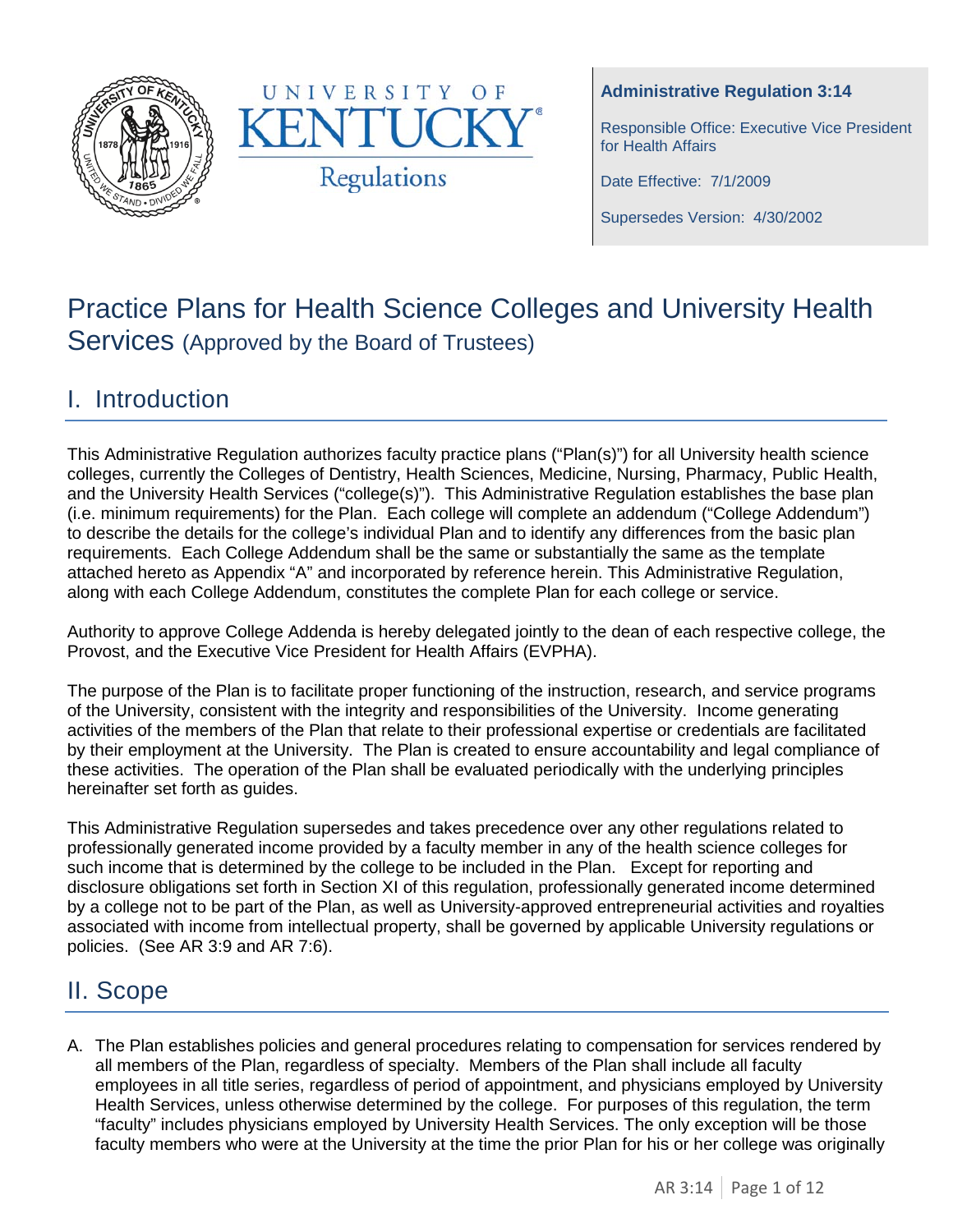established and chose not to join. Individuals in non-faculty positions or staff in adjunct faculty appointments may not be members of the Plan.

- B. The Plan is applicable to all services provided by Plan members incident to the care of patients and to all other activities which are a part of the health care programs of the University. Such services and activities include compensation, income and payments (direct or in kind, and whether characterized as fees, retainers, or otherwise) for professional services rendered or to be rendered, including, but not limited to, those relating to: (a) the diagnosis, treatment, and evaluation of patients; (b) the provision of therapeutic products for patients or others; and, (c) consultation with patients. Additional income to be included in the Plan may be determined by each college in its College Addenda.
- C. Royalty income or other compensation resulting from intellectual property owned and licensed by the University is exempt from the Plan as it is addressed by Administrative Regulation 7:6. Universityapproved entrepreneurial income is exempt from the Plan.
- D. Any professionally generated income that is not included by a college in its Plan is governed by AR 3:9, Faculty Consulting and other Overload Employment.

# III. Definitions

## A. Fund

The Fund means the Fund for Advancement of Education and Research in the University of Kentucky Medical Center, a non-profit corporation organized in 1959 under the laws of Kentucky to promote, advance, and support the educational, research, and other purposes of the University of Kentucky Medical Center. The Fund shall be the Fiscal Entity for each Plan, unless otherwise specified in an individual College Addendum.

### B. Board of Directors of the Fund

The Board of Directors of the Fund means the Board of Directors of the Fund for Advancement of Education and Research in the University of Kentucky Medical Center. The Board of Directors of the Fund shall include representation from each Plan for which the Fund serves as Fiscal Agent.

### C. Practice Plan Committee

The Practice Plan Committee means the committee as provided in Section X of this regulation.

D. Division or Department

The Division or Department means all approved divisions or departments in which the Plan members are employed.

### E. Plan Services Account

The Plan Services Account means that separate depository account to be established as provided in Section VI and VII of this regulation.

### F. Board of Trustees

The Board of Trustees means the Board of Trustees of the University which by law is the governing board of the institution.

### G. Fiscal Agent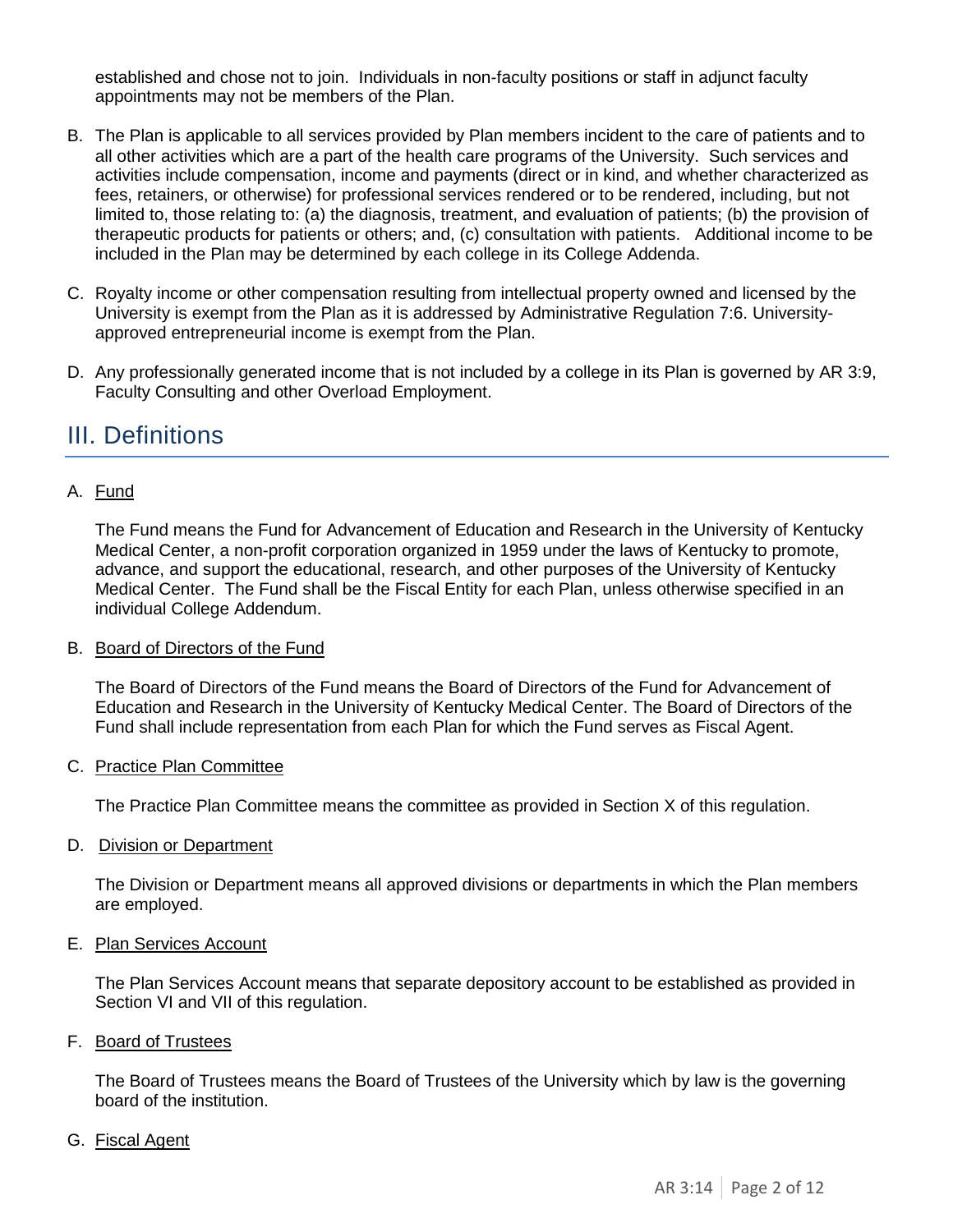The Fiscal Agent shall be the 501(c)3 Corporation maintaining the funds of each Plan.

H. Billing Entity

The Billing Entity shall be that organization billing third parties for services rendered which are subject to each Plan.

### I. Plan Member Documents

The Plan Member Documents mean the documents by which members are enrolled to bill for services subject to each Plan.

J. College Addendum

The College Addendum means the document, approved as an addendum to this regulation, by which the college may add more detail or certain options not specified herein.

# IV. Underlying Principles

- A. Clinical services are provided by the University's health care programs because they are essential to the instruction, research and service missions of the University, and to the proper use of the facilities and professional skills, and to reinforce health care resources in local communities throughout the Commonwealth.
- B. The kinds and volume of services provided shall be determined by the needs of the instruction, research, and service missions of the University. Income derived from the provision of patient care is essential to carrying out these missions and in this sense is properly considered an appropriate product of their operation.
- C. Patient care facilities shall be used exclusively for activities which are part of the University's instruction, research, and service programs.
- D. The professional interests of Plan members should be concentrated in academic activities. Arrangements creating financial incentives for Plan members that would tend to inappropriately divert or dilute their concentration on instruction, research, and service program responsibilities are not consistent with the mission of the University.
- E. Each Plan member can rightfully expect:
	- 1. Facilities, materials, and support needed for instruction and research;
	- 2. Opportunity to maintain and develop clinical skills;
	- 3. Compensation for work on a basis which recognizes the Plan member's responsibilities, competence, and productive effort and which is reasonably in line with compensation which the faculty member could obtain elsewhere in an academic environment; and,
	- 4. Professional liability coverage, to the extent legally permissible, through the University's selfinsurance program for clinical activities conducted in accordance with and accounted for through the Plan. The definition of "clinical activities" for coverage purposes shall be set, from time to time, by the UKHealthCare Risk Management Committee or its successor in responsibilities.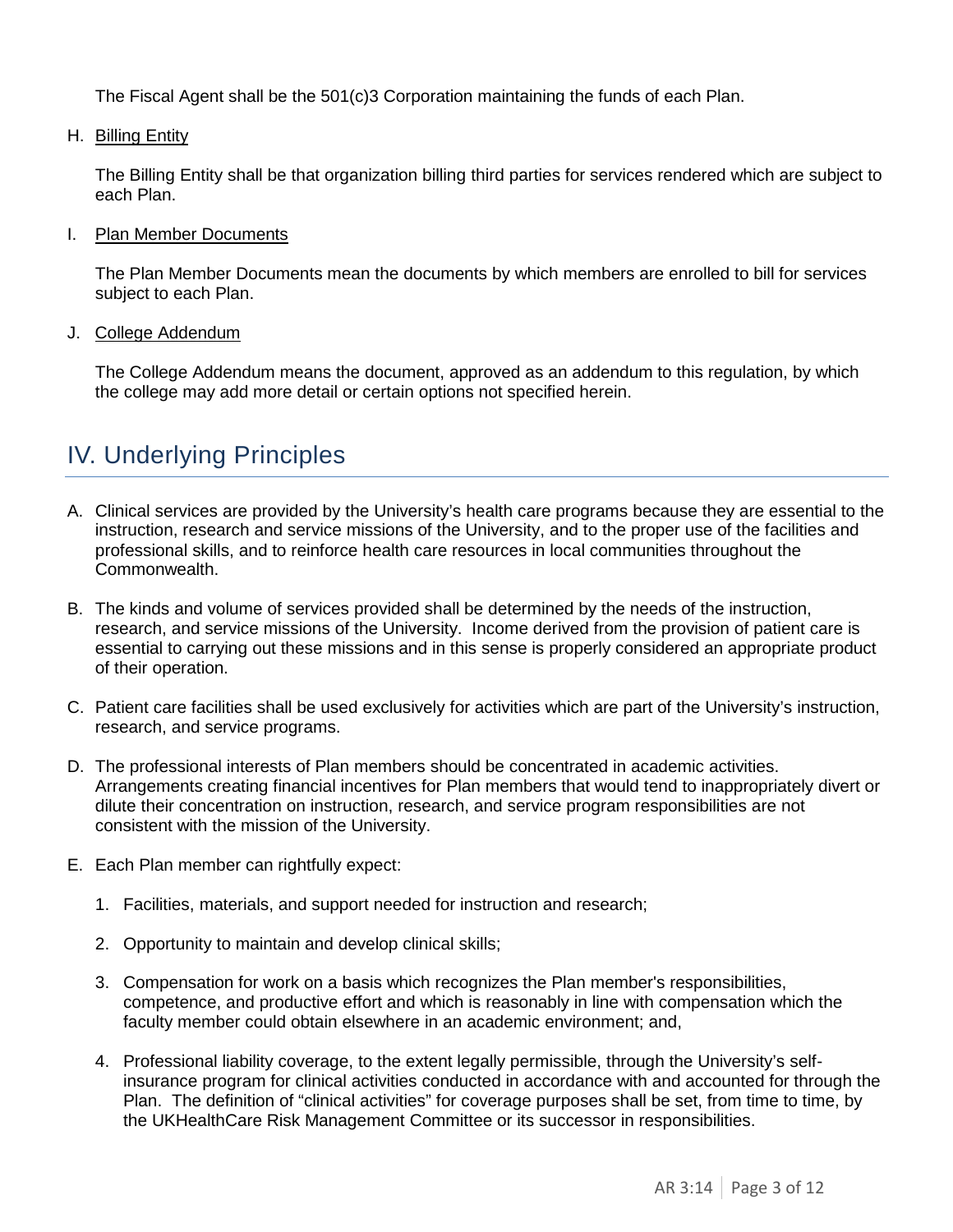- F. It is the University's responsibility to assure that the level of compensation for Plan members is competitive with other nationally-recognized academic medical centers and adequate to attract and maintain a strong, competent faculty. Responsibility should rest with the University not only for ensuring that initial and subsequent levels of remuneration are adequate, but also for ensuring that such levels are not excessive. Through budgetary and related actions, the University should, to the extent possible and permissible, assure the Plan member that the member's total remuneration from all sources shall be in accord with a predetermined level which is fixed consistent with adequacy for the particular profession and which is periodically reviewed.
- G. Payments received for services rendered by Plan members shall be used only for remuneration of such faculty, in such manner and in such amounts as determined by the Board of Trustees, and for such other purposes as defined in Section VII of this regulation.
- H. Overall compensation is approved by the Board of Trustees as part of the operating budget of the University. The manner and extent to which individual compensation from the Plan's Service Account is combined with other compensation shall be reviewed and approved annually by the EVPHA and the Provost, with the objective of providing stability of total compensation without impinging on the freedom of Plan members to apportion their time and efforts among instruction, research, and service activities as determined by their interests and program responsibilities.

# V. Setting of Charges for Health Professionals' Services

Standard schedules of charges for services are subject to review by the Practice Plan Committee of each Plan and approval by the dean of the college and EVPHA and shall be the general basis for assessing such charges to patients. However, the amount of charges may be adjusted on a case by case basis as proposed by the Plan member rendering the services with approval by the dean if variation from standard charges is deemed to be warranted by the circumstances and not prohibited by law, regulation, or applicable contract.

# VI. Billing and Collection of Charges for Health Professionals' Services

- A. Charges for services rendered by Plan members shall be billed by the Billing Entity at the time services are provided or subsequently, with such charges and billings being appropriately coordinated with charges and billings for other services to patients. Billings and collection of all amounts shall be handled by a billing system and Billing Entity approved by the University. Amounts collected for combined charges for services and undesignated receipts from or on behalf of individual patients who receive health care services shall be applied on appropriate bases of pro ration to payment for the various entities providing services. Major problems relating to collection from patients of charges for services shall be handled in a manner that is subject to consultation with the Plan member rendering the services to the patients, subject to applicable legal, regulatory and contractual requirements.
- B. Any payments, other than compensation as established by the Board of Trustees, which are received by Plan members for professional services within the scope of the Plan, shall be transmitted immediately to the University for inclusion with other funds collected for services of the Plan members.
- C. All funds collected or received by any person or entity, including the University, for Plan members' services shall be collected and received in trust for the Fiscal Agent. Such funds, if not received directly by Fiscal Agent, shall be segregated upon receipt and shall be paid over to the Fiscal Agent for deposit into a separate account of the Fiscal Agent for each individual Plan managed by that Fiscal Agent. Each separate account shall be designated and known as the Plan Services Account of the individual Plan.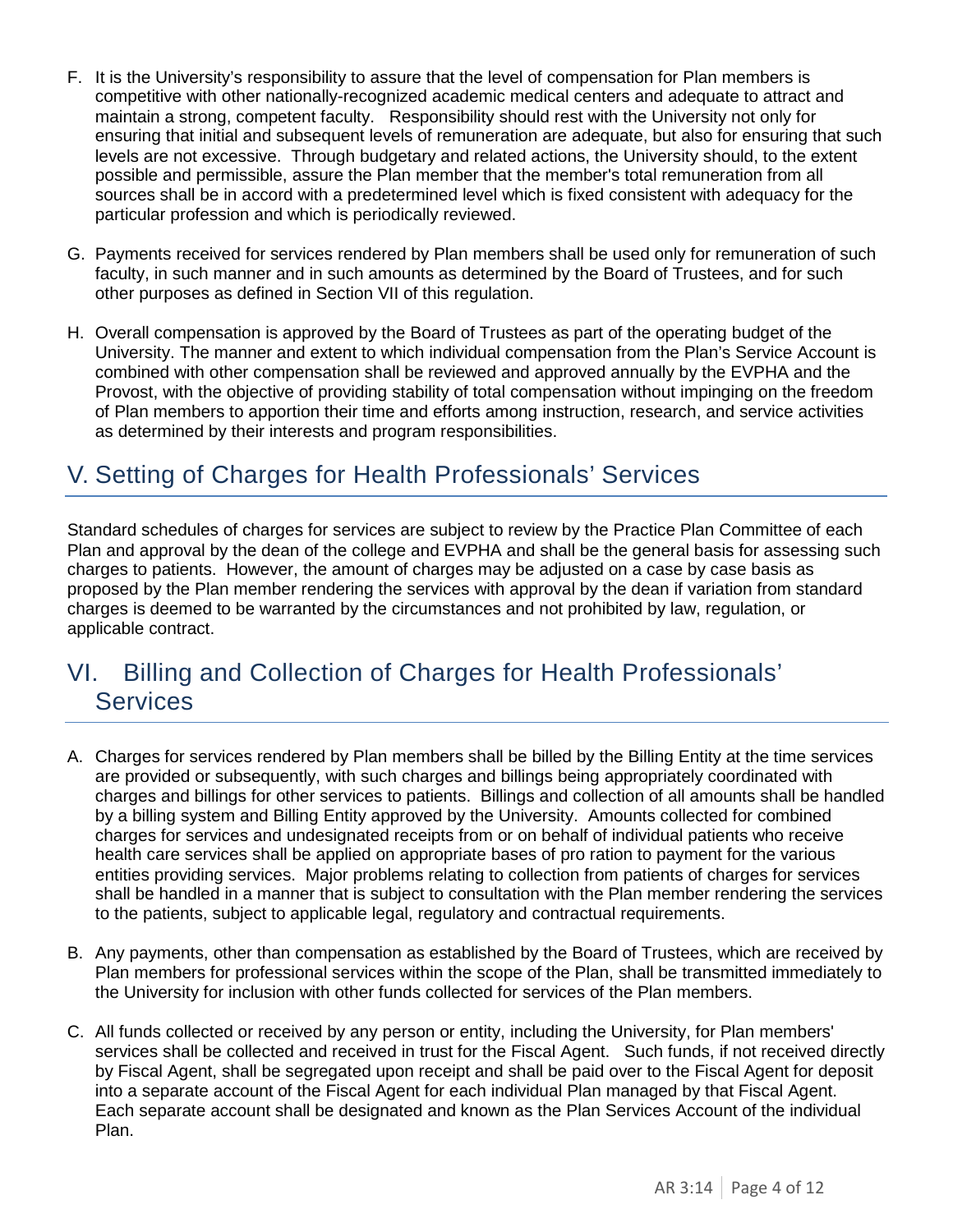As a standing policy, the Fiscal Agent, shall use and expend all monies and funds deposited in the Plan Services Account to the extent available for the following purposes:

- A. Compensation to members of the Plan in such amounts as may be necessary to provide the difference between other University compensation and the total compensation as established by the Board of Trustees in the operating budget of the University. The operating budget shall show the amounts to be paid from the Plan Services Account, which amounts are dependent upon the availability of funds.
- B. Such other purposes as from time to time may be recommended to the Board of Directors of the Fiscal Agent by the Practice Plan Committee of each Plan provided, however, that such funds may not at any time be used for payment to Plan members of income in excess of the total compensation established for the individual members thereof by the Board of Trustees in the operating budget of the University.

# VIII. Plan Administrator and Budget

- A. The dean of each college, in consultation with the Plan members, shall appoint a Plan administrator. The Plan administrator will be responsible for the day-to-day operation of the Plan and its funds and for the preparation of reports to the dean and the Practice Plan Committee on the financial status of the Plan. The Plan administrator will also be responsible for preparing the annual budget of the Practice Plan.
- B. The annual budget shall include funding for the following:
	- 1. Account(s) to enhance college programs;
	- 2. Estimated administrative expenses to manage the Practice Plan;
	- 3. Expenses associated with program implementation;
	- 4. Operating expenses to support Plan member efforts to secure and manage services and contracts;
	- 5. Grant(s) to the University to provide for payment of salary funding of all faculty lines to the extent supported by Practice Plan income and support for staff involved in assisting faculty in generation of professional income; and
	- 6. Contingency reserve to meet potential shortfalls.
- C. The proposed annual budget for the Plan shall be submitted by the dean to the Practice Plan Committee for review and comment prior to submitting to the Board of Directors of the Fiscal Agent for approval at its annual meeting.

# IX. Provisions for Faculty Salary Supplemental Compensation Program under the Practice Plan

## A. Objectives

The specific objectives of the salary supplementation plan include the following:

1. To increase faculty income in addition to that available through State support to the college in an effort to remain competitive with other academic institutions in the recruitment and retention of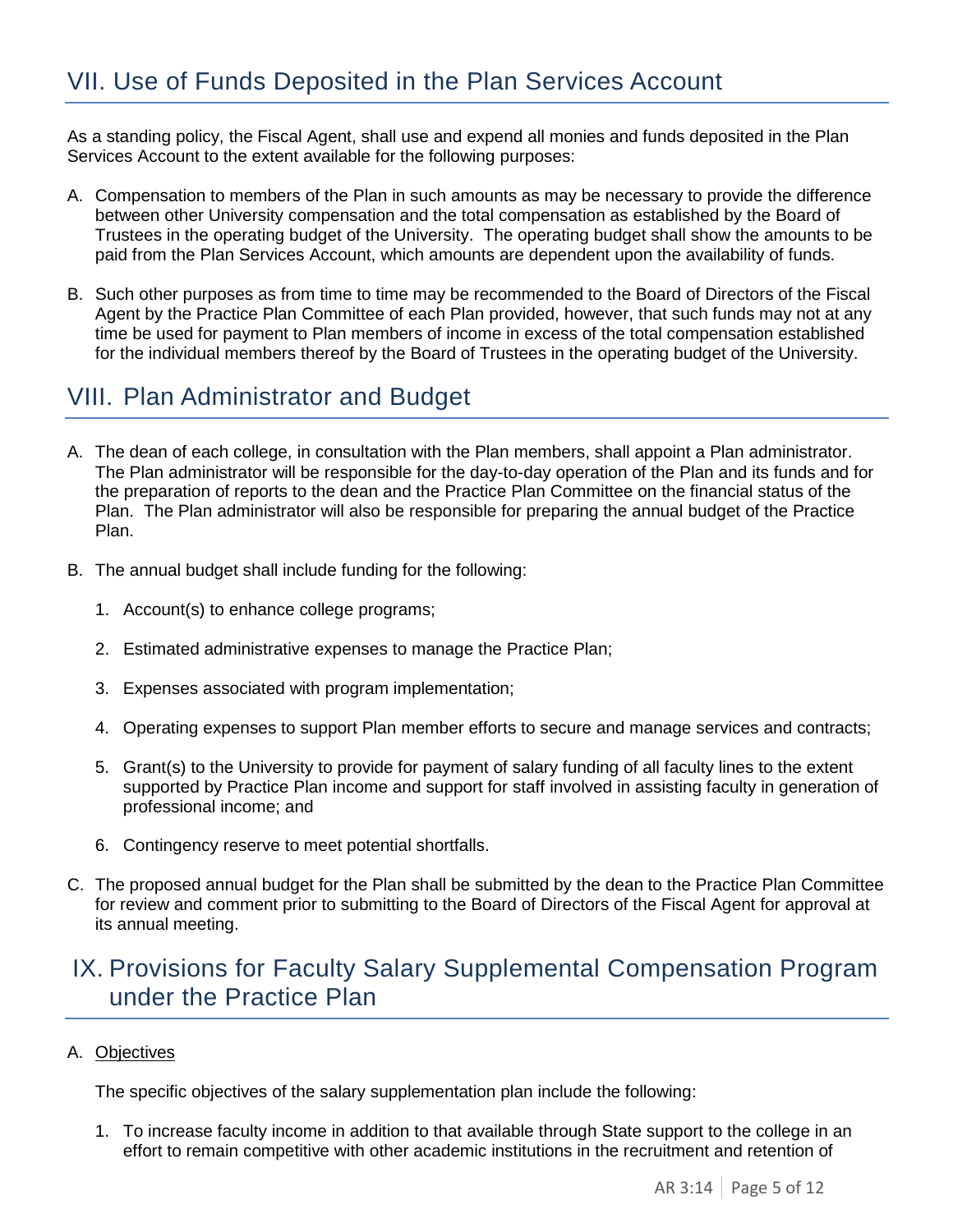outstanding faculty;

- 2. To increase faculty incentive to participate in income-producing activities which are beneficial to the college, the University, and the State;
- 3. To maintain primary emphasis on the teaching and research programs of the college; and
- 4. To use professional practice by faculty as a vehicle for clinical training.

## B. Basis

The program is based on a system allowing the dean and chairs to reward faculty members for unusual productivity and effort. The rewards shall be derived from income generated by faculty activity but shall not necessarily be directly related to the fiscal productivity of each individual. The system shall allow maintenance of the college balance without overcompensation for one segment of activity to the exclusion of other equally important commitments.

### C. Applicable Provisions

- 1. Supplemental compensation and benefits shall be estimated for the ensuing fiscal year during the annual operating budget process; the amount budgeted shall be included as a separate nonrecurring, supplemental budget item. This supplemental budget shall be submitted to the Board of Directors of the Fiscal Agent and the Board of Trustees for approval as part of the annual operating budget. The appropriation of funds for expenditures shall be equal in amount to additional income to the University provided by a grant by the Board of Directors of the Fiscal Agent to the University specifically for the purpose of financing the supplementary operating budget. Such a grant shall be in addition to that made by the Fiscal Agent in support of salaries provided in the basic operating budget of the college.
- 2. Fiscal Agent grants for the purpose of supplemental compensation shall constitute non-recurring funds, and approval of the supplementary operating budget based thereon shall not constitute an increase in the budget base of the college. Unless otherwise specified in the College Addendum, supplemental compensation payable to participating individuals in accordance with approved supplementary operating budgets shall be distributed quarterly by the University based on equity determinations on September 30, December 31, March 31, and June 30 of each fiscal year. Supplemental compensation shall be paid at the end of the month following the equity determinations. Individuals no longer in the employment of the University are eligible to receive supplemental compensation at the first distribution following termination based on equity determinations through the last day of their employment, as collected through the last day of the quarter in which the faculty member resigns.
- 3. The EVPHA and the Provost are delegated the authority to approve the percentage of net revenue to be allocated for supplemental compensation. The amount of the grant to the University by the Fiscal Agent for the purpose of supplemental compensation or increases to individual discretionary accounts within the Fund shall be calculated quarterly based on the approved percentage to individual faculty members on the basis of net revenues collected from professional fees and other sources.
- 4. Criteria utilized in determining the percentage to be allocated shall be submitted by the dean of the college for review by the Plan members prior to preparation of the supplementary operating budget. Changes in the criteria may be recommended to the practice plan committee and others, as appropriate, by the dean if necessary to reconcile differences between the actual figures and the projected supplemental budget.
- 5. Unless otherwise specified in the College Addendum, disbursements for the first quarter of a fiscal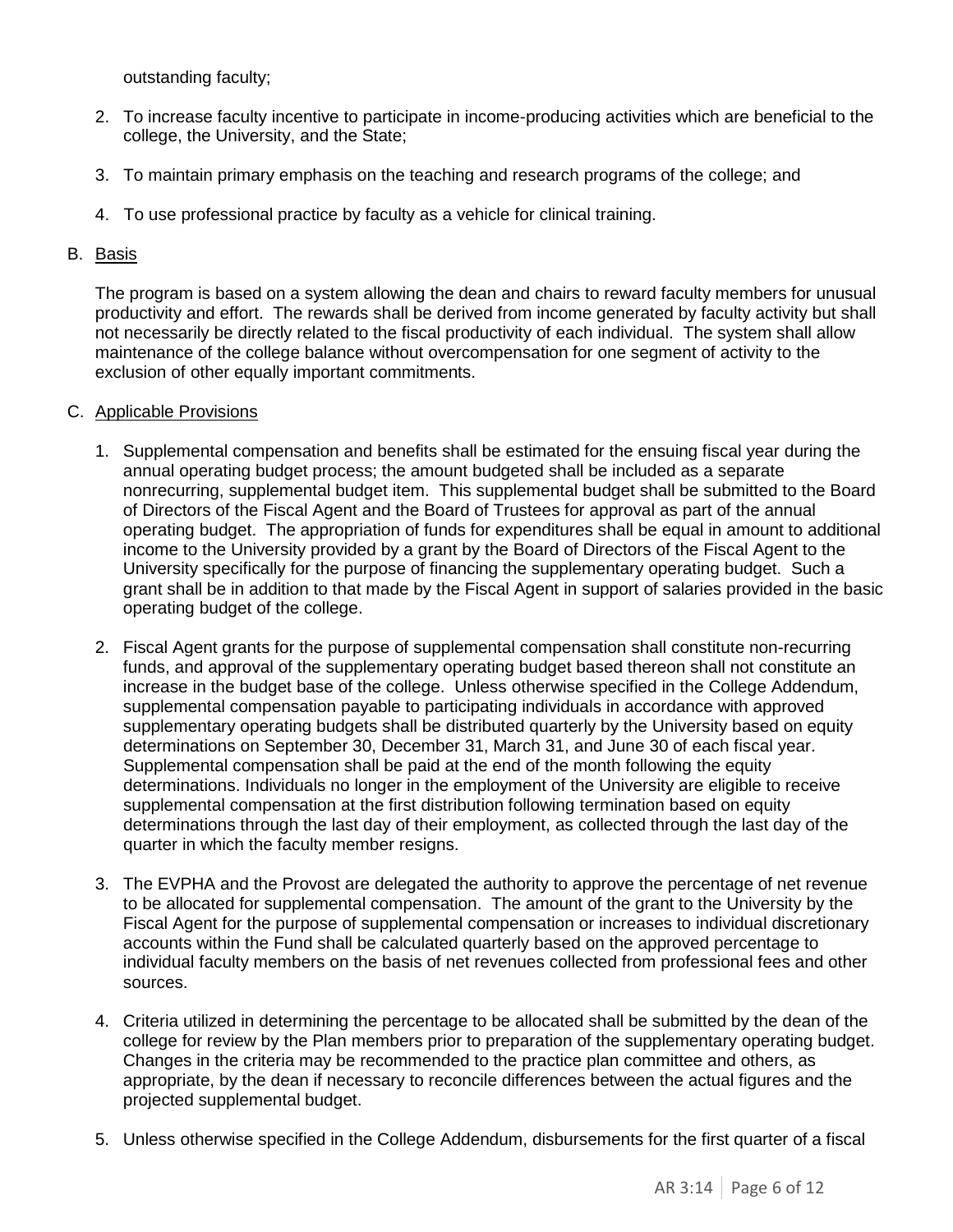year shall be based on the pro rata revenues collected from July 1 - September 30th. Disbursements for the second quarter of a fiscal year shall be based on pro rata revenues collected from October 1 - December 31st. Disbursements for the third quarter of a fiscal year shall be based on pro rata revenues collected from January 1 - March 31st. Disbursements for the fourth quarter of a fiscal year shall be based on pro rata revenues collected from April 1-June 30th.

- 6. Supplemental compensation and increases to individual discretionary accounts are predicated on and subject to pro rata reductions based on: (a) projected availability of cash on the disbursement dates; (b) availability of net revenues to meet projected annual budget; (c) a projected positive cash balance at the end of the fiscal year; and (d) sufficient projected fund balance to have allocated fund balance to cover Accounts Receivable in accordance with University policy. To the extent distributions have been made for supplemental compensation and increases to individual discretionary accounts, this constitutes full and final payment.
- 7. If the actual amounts generated and required for the supplementary expenses are greater than the approved annual supplementary operating budget, a revised budget shall be prepared and submitted in accordance with university budgetary procedures, before the established budgetary authority is reached.
- 8. In preparation of the supplementary operating budget, the dean of the college shall allocate the Fiscal Agent grant for supplemental compensation based on generation of income from professional fees and other sources and based on performance.
- 9. Departmental or Divisional Practice Plans ("Departmental Plans") are allowed if authorized by the College Addendum. If so authorized, the Departmental Plans shall be approved by the Dean, Provost, and EVPHA, and shall comply with the terms of this regulation.

# X. The Practice Plan Committee

- A. The Practice Plan Committee of each Plan shall be elected by the members of the Plan and will consist of a minimum of five (5) members of the Plan. In addition, the dean of the college shall serve as an exofficio member of the Committee.
- B. The Committee shall meet periodically and shall review the operation of the Plan and the College Addendum, including matters relating to the applicability of the Plan to sources of income, standard schedules of charges for services, and any other aspects of the operation of the Plan. The Committee shall make such recommendations as it may deem appropriate to the dean of the college, with respect to the modification of the policies and procedures provided by this Plan or utilized in its operation. In the event that changes are deemed necessary by the dean, they shall be brought before the college Plan members by the Chair of the Committee.

# XI. Limitations on Practice by Faculty Members

- A. As a condition of employment, Plan members shall not maintain offices or engage in the practice of their profession outside of the approved programs of the University, except in infrequent and special circumstances as in emergencies and in other situations where provision of service is required by professional ethics. The Plan Member Documents shall reflect the limitations set forth in this regulation.
- B. Plan members shall avoid all actual or potential conflicts of interest in their professional activities. Accordingly, during any period of assignment, non-assignment, sabbatical or other leave, all outside professional activities, whether income-generating or not, and whether exempt from inclusion in the Plan, shall be reported in advance to the dean and again on a annual basis on forms prescribed by the EVPHA and Provost. All outside professional activities are subject to applicable University regulations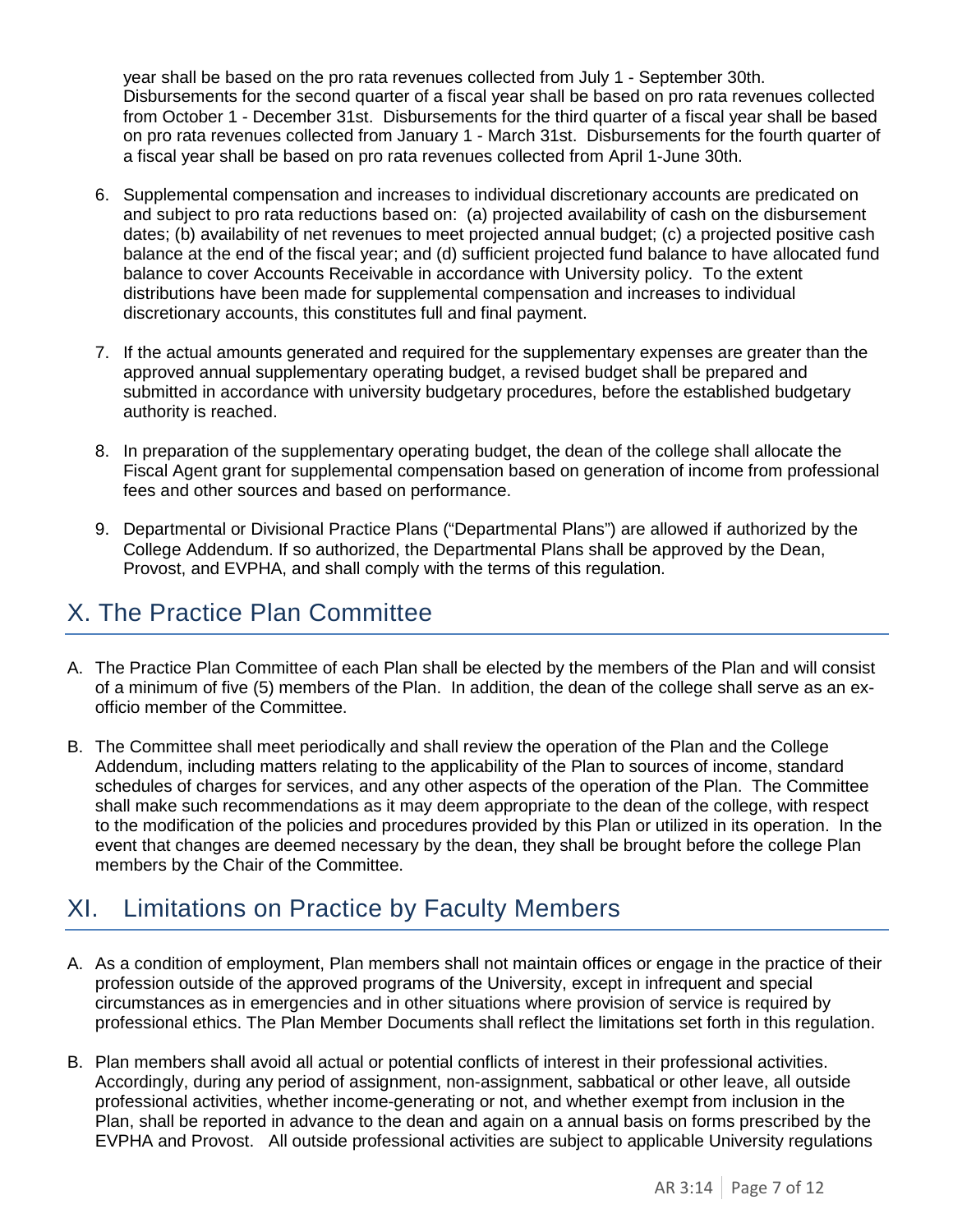and policies related to conflicts of interest, including but not limited to: GR Part I (Ethical Principles and Code of Conduct and Code of Conduct Addendum-Clinical Enterprise) and AR 7:2.

C. To assure compliance with Internal Revenue Service (IRS) regulations, an employee who has controlling interests (owns at least 50% or more) of an outside company must report any contributions made to a Qualified Retirement Plan, Simplified Employee Pension plan- Individual Retirement Account (SEP-IRA) or any other retirement investment vehicle. Contributions made should be reported immediately to the Human Resources Employee Benefits Office to ensure Internal Revenue Service plan limits are not exceeded.

# XII. Exceptions and Appeals

- A. Plan members requesting exclusion from the Plan of an income generating activity not subject to an exemption enumerated in the each college's plan shall make a request in writing through the respective director or chair to the dean. The dean shall make a decision based upon an interpretation of the definition of income and other facts and circumstances. The decision shall be communicated, in writing, through the division or department, to the Plan member. Plan members wishing to appeal the decision of the dean shall do so in accordance with paragraph B, below.
- B. Plan members wishing to appeal a decision of the dean to deny a request for exclusion of income from the Plan, any salary or distribution dispute, or any actions of the Plan, shall advise the dean, in writing, within thirty business days of when the Plan member knew or should have known about the matter so appealed. The dean shall have ten business days to affirm, modify or deny the appeal. If no action is taken, the original action shall be deemed to have been affirmed. The Plan member shall then have thirty business days to appeal the action of the dean to the Provost and EVPHA, each of whom shall receive a written request from the Plan member setting forth the details of the basis for the appeal and the alleged reason(s) the dean is not correct. The Provost and EVPHA shall have thirty business days to issue a joint written decision to affirm, modify or deny the appeal.

# XIII. References and Related Materials

GR Part I - The University of Kentucky (Definition)

- AR 3:9 Consulting and other Overload Employment
- AR 7:2 Research Conflict of Interest and Financial Disclosure Policy
- AR 7:6 Intellectual Properties Policy and Procedures

## **Revision History**

AR II-7.0-3, AR II-7.0-4, AR II-7.0-8, AR II-7.0-9, AR II-7.0-10, AR II-7.0-11, AR II-7.0-12

For questions, contact: [Office of Legal Counsel](mailto:LegalRegs@uky.edu)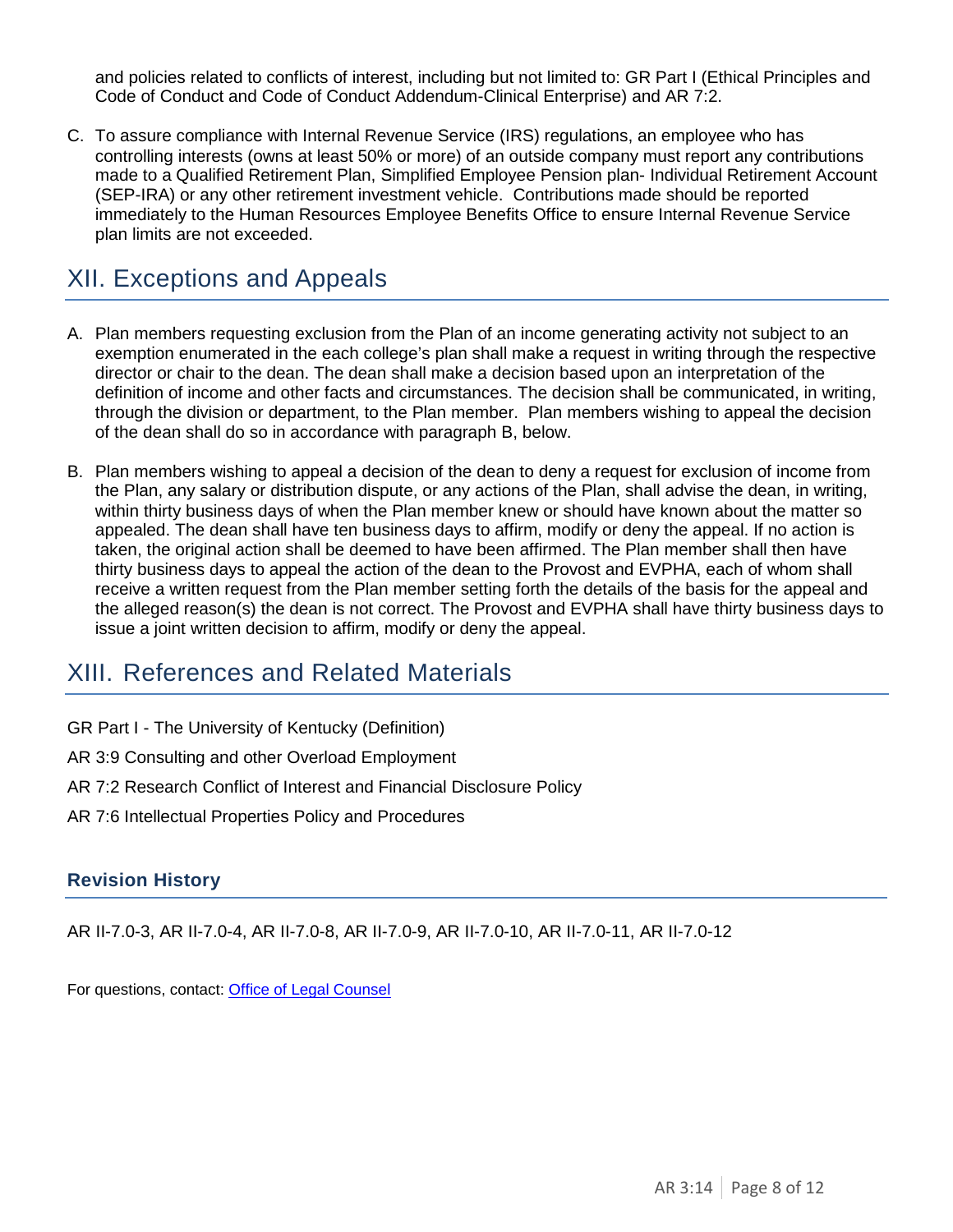Appendix "A"

## **College (or Unit) Practice Plan Addendum (Sample)**

Preamble: This Addendum (the "Addendum") supplements Administrative Regulation (AR) 3:14\_\_\_\_\_ and provides specific information concerning the practice plan of\_\_\_\_\_\_\_\_\_\_\_\_\_\_\_\_\_\_\_\_ (the "College" or "Unit"). It may be referred to as the College of \_\_\_\_\_\_\_\_\_\_\_\_\_\_\_\_\_\_or \_\_\_\_\_\_\_\_\_\_\_Unit Practice Plan Addendum.

General: An annual contract (the "Annual Contract") \_\_\_\_\_\_\_ is \_\_\_\_\_\_ is not (check one) authorized with an approved Fiscal Agent (not required if Fund serves as Fiscal Agent). If authorized, the annual contract is part of this Addendum and incorporated by reference, herein. If a conflict in terms arises between the Annual Contract and the College or Unit Addendum, terms of the Annual Contract shall take precedence.

Specific: College or Unit Addendum Modifications, below, are made in reference to the specific paragraphs of *Administrative Regulation (AR) 3:14, Practice Plans for Health Science Colleges and University Health Services*.

### I. Introduction

\_\_\_\_\_\_\_\_\_\_\_\_\_\_\_\_\_\_\_\_\_\_\_\_\_\_\_\_\_\_

The terms set forth in AR 3:14, Paragraph I, are not subject to local modification.

II. Scope

The Plan Members are faculty in the (title series, appointment periods, University Health Services):

\_\_\_\_\_\_\_\_\_\_\_\_\_\_\_\_\_\_\_\_\_\_\_\_\_\_\_\_\_\_\_\_\_\_\_\_\_\_\_\_\_\_\_\_\_\_\_\_\_\_\_\_\_\_\_\_\_\_\_\_\_\_\_\_\_\_\_\_\_\_\_\_\_\_\_\_\_\_\_\_\_\_ \_\_\_\_\_\_\_\_\_\_\_\_\_\_\_\_\_\_\_\_\_\_\_\_\_\_\_\_\_\_\_\_\_\_\_\_\_\_\_\_\_\_\_\_\_\_\_\_\_\_\_\_\_\_\_\_\_\_\_\_\_\_\_\_\_\_\_\_\_\_\_\_\_\_\_\_\_\_\_\_\_\_ \_\_\_\_\_\_\_\_\_\_\_\_\_\_\_\_\_\_\_\_\_\_\_\_\_\_\_\_\_\_\_\_\_\_\_\_\_\_\_\_\_\_\_\_\_\_\_\_\_\_\_\_\_\_\_\_\_\_\_\_\_\_\_\_\_\_\_\_\_\_\_\_\_\_\_\_\_\_\_\_\_\_

Services provided by Plan Members incident to the care of patients and to all other activities which are a part of the health care programs of the University are included in the Plan. This includes compensation, income and payments (direct or in kind, and whether characterized as fees, retainers, or otherwise) for professional services rendered or to be rendered, including, but not limited to, those relating to: (a) the diagnosis, treatment, and evaluation of patients; (b) the provision of therapeutic products for patients or others; and, (c) consultation with patients.

## **In addition, the following professionally generated income is included in the plan: (check "yes" or "no")**

| <b>YES</b> | NO. | Direct and in-kind payments (excluding actual out-of pocket costs) for providing<br>(a) advice, (b) professional consulting services, (c) service on boards,                                |
|------------|-----|---------------------------------------------------------------------------------------------------------------------------------------------------------------------------------------------|
|            |     | committees, commissions, or the like, and (d) oversight, supervision, or other<br>participation with any entity or person involved with health or medical care are<br>included in the Plan. |
| YES.       | NO. | Witness fees and payments relating to depositions, testimony, or other<br>evaluations in the capacity of a witness;                                                                         |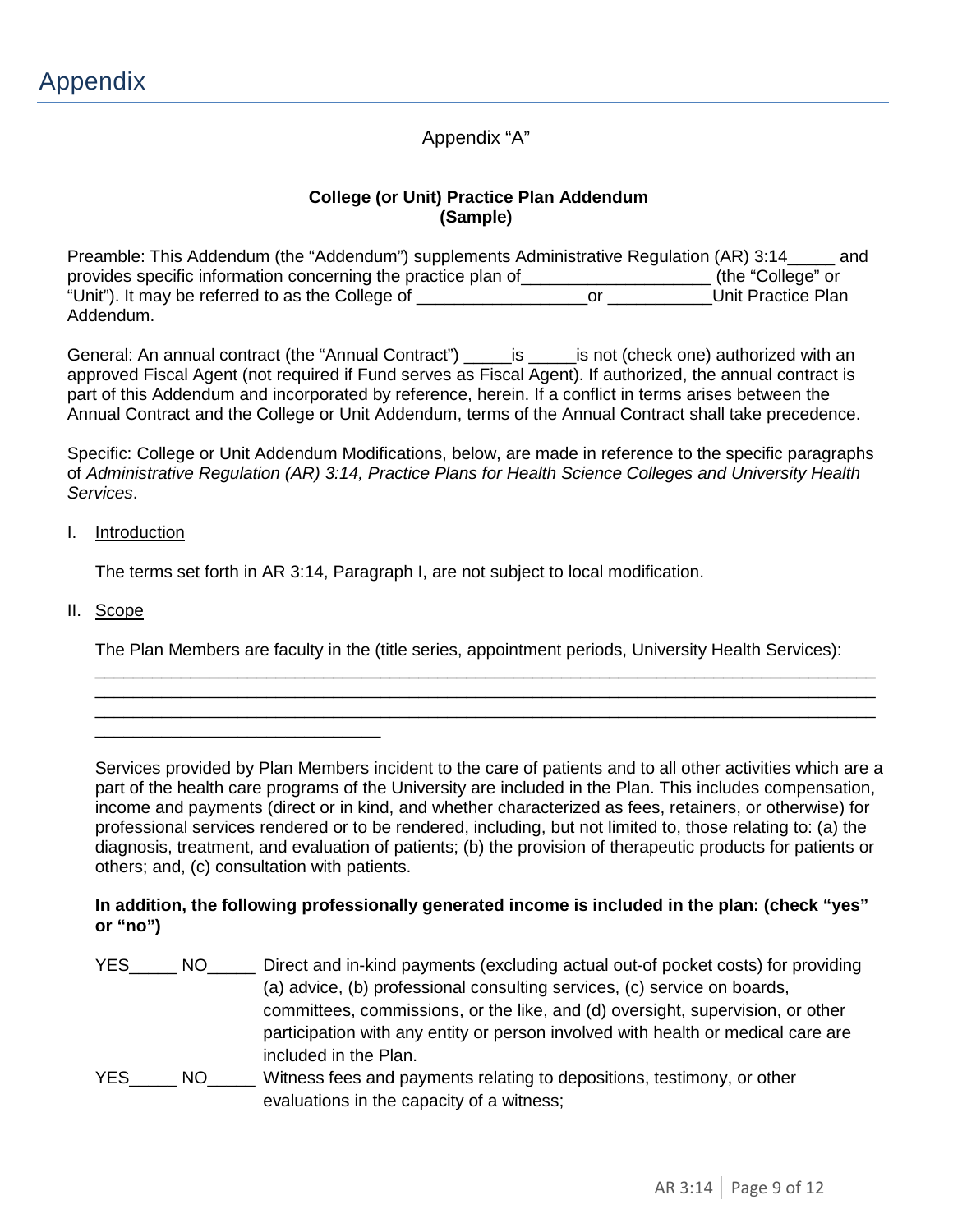| <b>YES</b> | <b>NO</b> | Professional fees and compensation for educational consulting in medical and<br>pharmacy focused programs in conjunction with the pharmaceutical industry<br>and/or other external agencies; |
|------------|-----------|----------------------------------------------------------------------------------------------------------------------------------------------------------------------------------------------|
| <b>YES</b> | NO.       | Honoraria for lectures;                                                                                                                                                                      |
| <b>YES</b> | <b>NO</b> | Unassigned income from publications;                                                                                                                                                         |
| <b>YES</b> | NO.       | Prizes for personal past achievements and not for services rendered;                                                                                                                         |
| <b>YES</b> | NO.       | Special administrative stipends paid by the University for performing                                                                                                                        |
|            |           | administrative assignments beyond those normal to academic appointments;                                                                                                                     |
| <b>YES</b> | <b>NO</b> | Income for a profession or activity unrelated to the professional education,                                                                                                                 |
|            |           | experience, or training that qualifies members of the Plan for a University<br>appointment;                                                                                                  |
| YES.       | <b>NO</b> | Payments for service to NIH or other governmental peer review research project                                                                                                               |
|            |           | site visits or review activities;                                                                                                                                                            |
| <b>YES</b> | NO.       | Any reimbursement and fees associated with regular continuing education                                                                                                                      |
|            |           | programs funded by the College;                                                                                                                                                              |
| <b>YES</b> | NO.       | Other income which relates to or would not exist but for the professional                                                                                                                    |
|            |           | education, experience, or training that qualifies members of the Plan for a                                                                                                                  |
|            |           | University appointment.                                                                                                                                                                      |
|            |           |                                                                                                                                                                                              |

### **III.** Definition Details

The Fiscal Agent, if other than the Fund, of the Plan is: \_\_\_\_\_\_\_\_\_\_\_\_\_\_\_\_\_\_\_\_\_\_\_

The Practice Plan Committee consists of:

| Department or Division Plans ______ are _____are not authorized. If authorized, the following requirements<br>apply (first five apply, unless an exception is granted by the Provost and EVPHA: |  |  |
|-------------------------------------------------------------------------------------------------------------------------------------------------------------------------------------------------|--|--|
| <b>Written Document</b>                                                                                                                                                                         |  |  |
| Approval by Dean                                                                                                                                                                                |  |  |
| <b>Approval by Provost</b>                                                                                                                                                                      |  |  |
| Approval by EVPHA                                                                                                                                                                               |  |  |
| <b>Legal Review</b>                                                                                                                                                                             |  |  |

\_\_\_\_\_\_\_\_\_\_\_\_\_\_\_\_\_\_\_\_\_\_\_\_\_\_\_\_\_\_\_\_\_\_\_\_\_\_\_\_\_\_\_\_\_\_\_\_\_\_\_\_\_\_\_\_\_\_\_\_\_\_\_\_\_\_\_\_\_\_\_\_\_\_\_\_\_\_\_\_\_\_ \_\_\_\_\_\_\_\_\_\_\_\_\_\_\_\_\_\_\_\_\_\_\_\_\_\_\_\_\_\_\_\_\_\_\_\_\_\_\_\_\_\_\_\_\_\_\_\_\_\_\_\_\_\_\_\_\_\_\_\_\_\_\_\_\_\_\_\_\_\_\_\_\_\_\_\_\_\_\_\_\_\_

\_\_\_\_Annual Audit

Other: \_\_\_\_\_\_\_\_\_\_\_\_\_\_\_\_\_\_\_\_\_\_\_\_\_\_\_\_\_\_\_\_\_\_\_\_\_\_\_\_\_\_\_\_\_\_\_\_\_\_\_\_\_\_\_\_\_\_\_\_\_\_\_

The Plan Service Account is maintained by: \_\_\_\_the Fund; \_\_\_\_Other Specify\_\_\_\_\_\_\_\_\_\_\_\_\_\_\_\_\_\_\_\_\_\_\_\_\_\_\_\_\_\_\_\_\_\_\_\_\_\_\_\_\_\_\_\_\_\_\_\_\_\_\_\_\_\_\_\_\_\_\_\_\_\_

\_\_\_\_\_\_\_\_\_\_\_\_\_\_\_\_\_\_\_\_\_\_\_\_\_\_\_\_\_\_\_\_\_\_\_\_\_\_\_\_\_\_\_\_\_\_\_\_\_\_\_\_\_\_\_\_\_\_\_\_\_\_\_\_\_\_\_\_

\_\_\_\_\_\_\_\_\_\_\_\_\_\_\_\_\_\_\_\_\_\_\_\_\_\_\_\_\_\_\_\_\_\_\_\_\_\_\_\_\_\_\_\_\_\_\_\_\_\_\_\_

The Billing Agency is: \_\_\_\_\_\_\_\_\_\_\_\_\_\_\_\_\_\_\_\_\_\_\_\_\_\_\_\_\_\_\_\_\_\_\_\_\_\_\_\_\_\_\_\_\_\_\_\_\_

The Plan Member Documents include: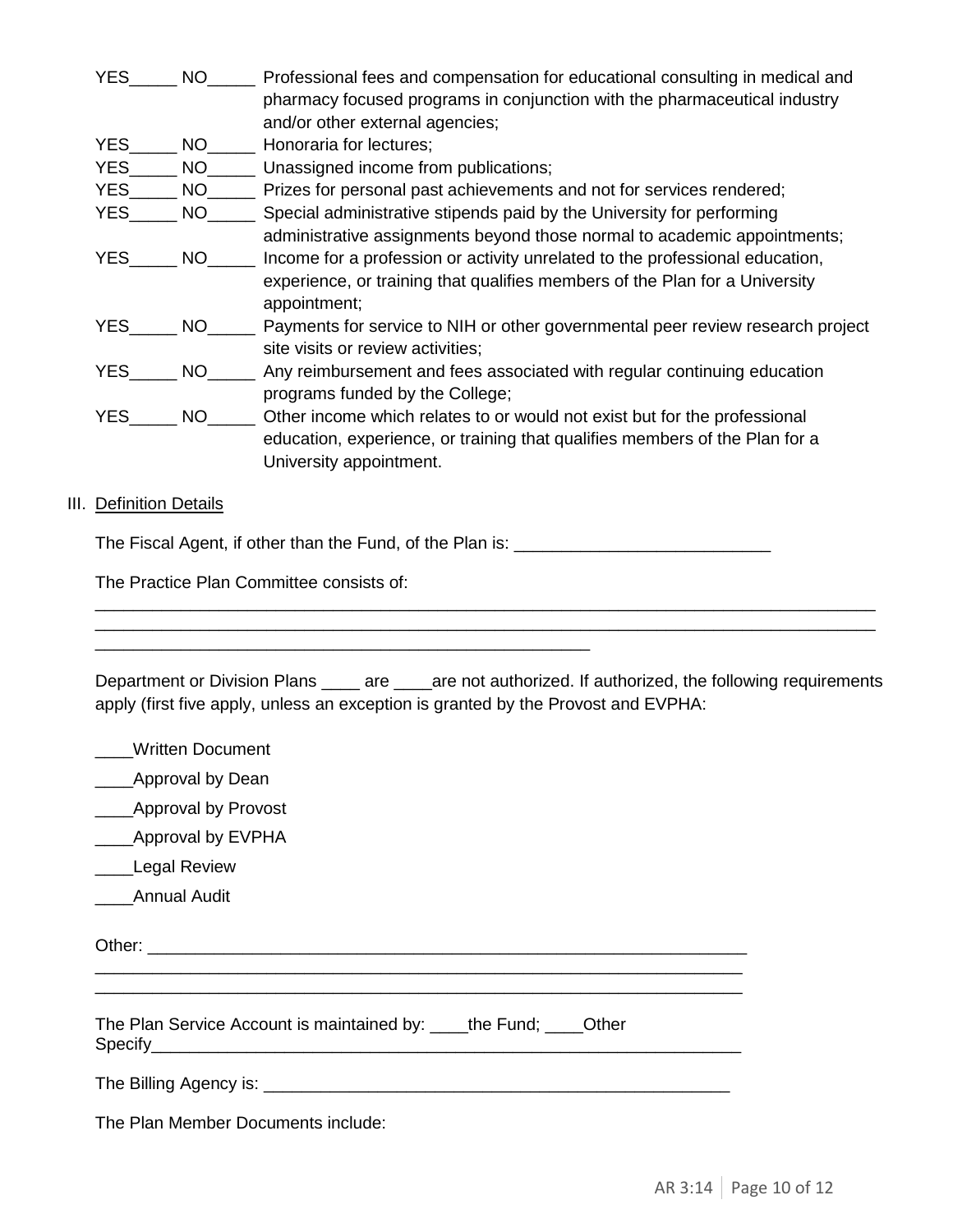\_\_\_\_\_Practice Agreement

**Example 1** Assignment for Billing to:  $\frac{1}{2}$ 

**Non Compete or Restrictive Covenant** 

 $\bigcirc$  Other (specify)  $\bigcirc$ 

An example of the form of each is attached hereto, as Collective Attachment III, and incorporated by this reference.

## IV. Underlying Principles

The principles set forth in AR 3:14, Paragraph IV, are not subject to modification.

## V. Setting of Charges

Any special terms concerning the setting of fees are attached hereto as Attachment V, which is attached hereto and incorporated herein by this reference.

## VI. Billing and Collection

The college billing and collection process, if in more detail than AR 3:14, Paragraph VI, is described in Attachment VI, which is attached hereto and incorporated herein by reference.

### VII. Use of Funds Deposited in the Plan Services Account

The terms set forth in AR 3:14, Paragraph VII, are not subject to modification.

## VIII. Plan Administrator and Budget

The Plan Administrator is: **with a strategies of the Plan Administrator** 

The College budget process, if described in more detail than AR 3:14, Paragraph VIII, is described in Attachment VIII, which is attached hereto and incorporated herein by reference.

### IX. Provisions for Faculty Salary Supplemental Compensation

The percent of net revenue to be allocated for supplemental compensation, as determined by the EVPHA and the Provost is  $\qquad \qquad$ .

The College shall retain \_\_\_\_\_ percent of collected fees for its use in professional development, educational promotion, academic enrichment and related endeavors. Any special retention of funds or fees is described in Attachment VII, which is attached hereto and incorporated herein by reference.

The Frequency of Distributions is: \_\_\_\_monthly; \_\_\_\_quarterly; \_\_\_\_other  $(Specify)$ 

### X. The Practice Plan Committee

The terms set forth in AR 3:14, Paragraph X, are not subject to modification.

## XI. Limitations on Practice by Plan Members